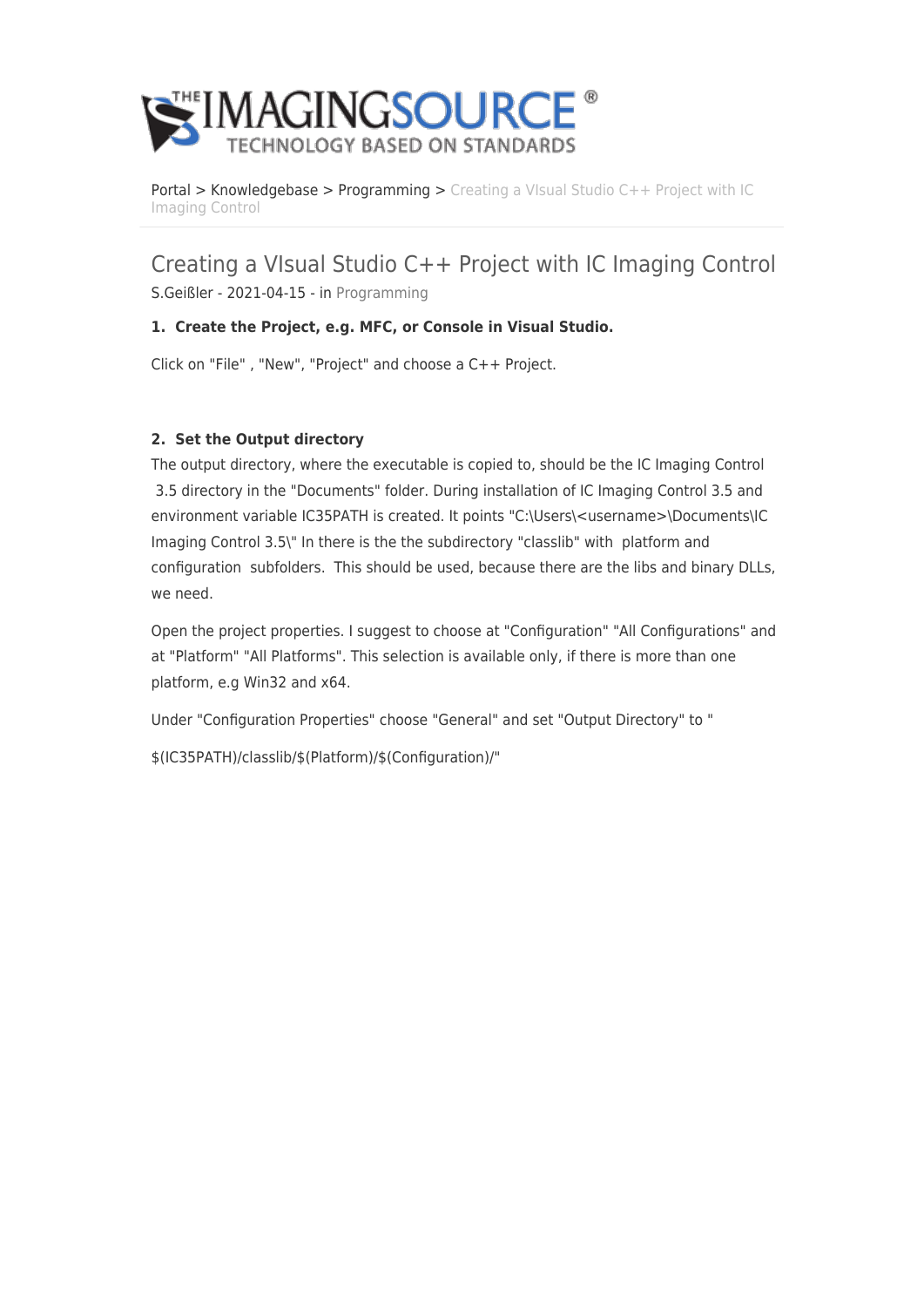

(Image still from IC 3.4)

## **3. Add additional include directory;**

Now click on "C/C++" in the "Configuration Properties" and add "\$(IC35Path)classlib\include" to "Additional Include Directories":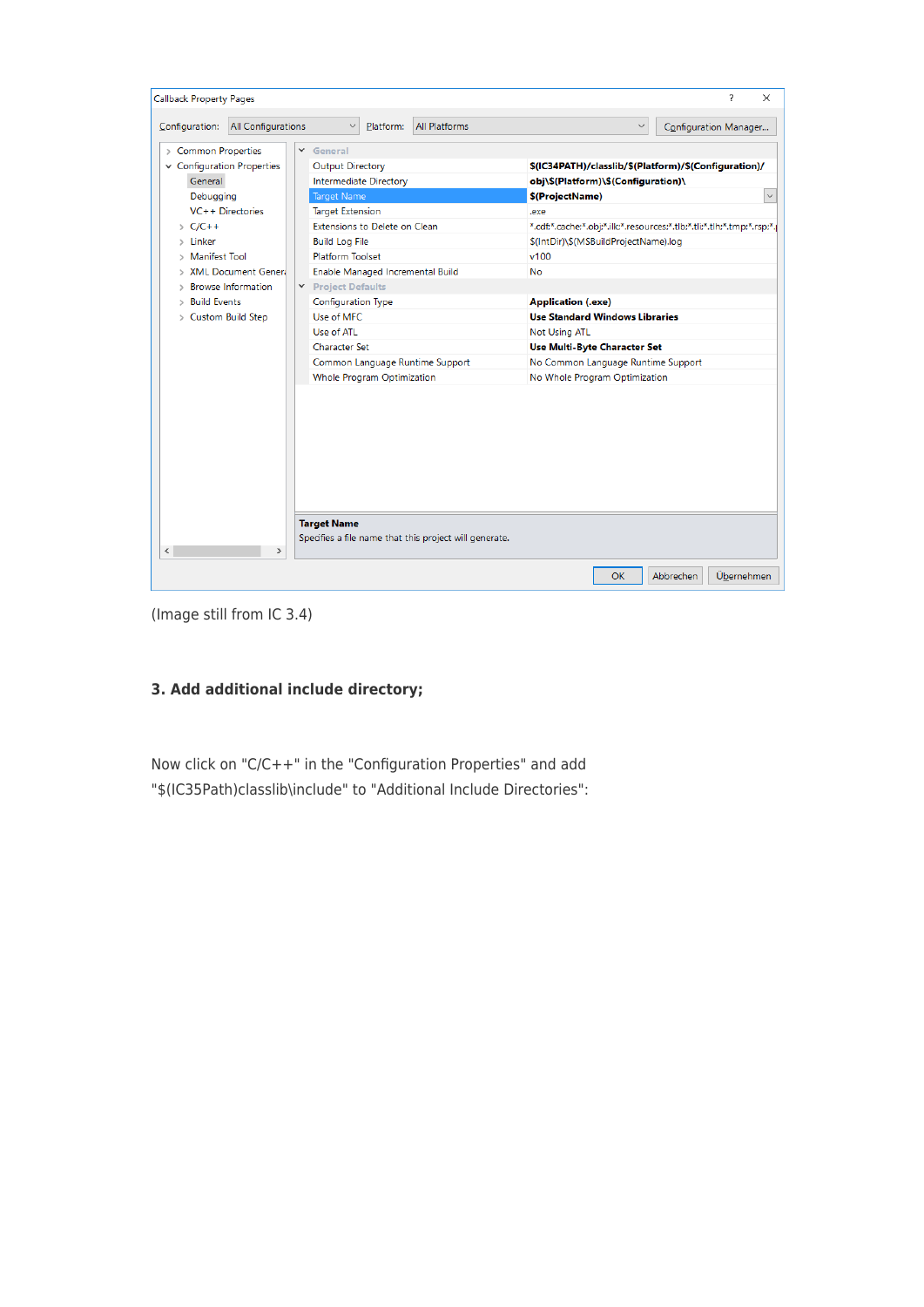| <b>Callback Property Pages</b>                                                                                                                                                                                                                                                                                                        |                                                                                                                                                                                                                                                                                      | ?<br>$\times$                                                                                                      |
|---------------------------------------------------------------------------------------------------------------------------------------------------------------------------------------------------------------------------------------------------------------------------------------------------------------------------------------|--------------------------------------------------------------------------------------------------------------------------------------------------------------------------------------------------------------------------------------------------------------------------------------|--------------------------------------------------------------------------------------------------------------------|
| All Configurations<br>Configuration:                                                                                                                                                                                                                                                                                                  | <b>All Platforms</b><br>Platform:<br>$\checkmark$                                                                                                                                                                                                                                    | Configuration Manager<br>$\checkmark$                                                                              |
| > Common Properties<br>$\vee$ Configuration Properties<br>General<br>Debugging<br>VC++ Directories<br>$\sum$ C/C++<br>$>$ Linker<br><b>Manifest Tool</b><br>$\rightarrow$<br><b>XML Document Gener.</b><br>$\rightarrow$<br><b>Browse Information</b><br>$\rightarrow$<br><b>Build Events</b><br>$\rightarrow$<br>> Custom Build Step | Additional Include Directories<br>Resolve #using References<br>Debug Information Format<br>Common Language RunTime Support<br>Suppress Startup Banner<br><b>Warning Level</b><br><b>Treat Warnings As Errors</b><br>Multi-processor Compilation<br>Use Unicode For Assembler Listing | \$(IC34Path)classlib\include;%(AdditionalIncludeDir( \<br>Yes (/nologo)<br>Level3 (/W3)<br>$No (WX-)$              |
| $\hat{}$<br>$\rightarrow$                                                                                                                                                                                                                                                                                                             | <b>Additional Include Directories</b>                                                                                                                                                                                                                                                | Specifies one or more directories to add to the include path; separate with semi-colons if more than one.<br>$U$ [ |
|                                                                                                                                                                                                                                                                                                                                       |                                                                                                                                                                                                                                                                                      | Übernehmen<br><b>OK</b><br>Abbrechen                                                                               |

(Image still from IC 3.4)

## **4. Add Additional Link directory**

The library file of IC Imaging Control is in the Documents path above, in particular in the output directory we use.

Click on "Linker" in "Configuration Properties" and add "\$(TargetDir)" at "Additional Library Directories":